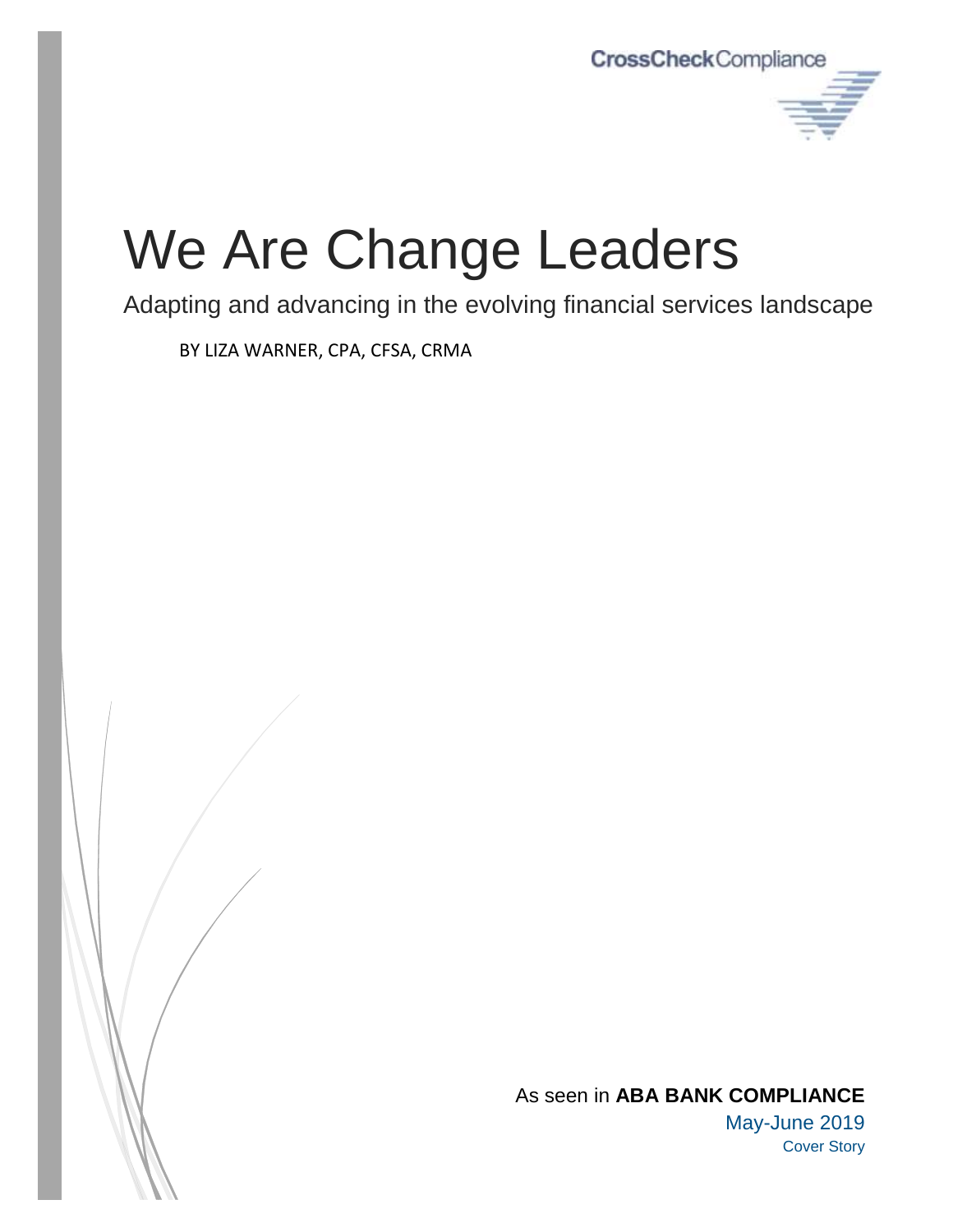## *We Are Change Leaders*

"It is not the strongest nor the most intelligent who will survive but those who can best manage change." While Charles Darwin initially made this reflection, it continues to ring true in today's business world. Today's compliance officer must possess the skills to manage and implement change. The amount of change we are experiencing is greater today than ever before, and yet it may never be this slow again. With the ever-evolving technological advances in product delivery and transaction processing, changes in competitive landscape (from non-bank financial services companies), and advent of artificial intelligence, our world will likely change at a pace faster than ever in the next few years. Banks that are readily and effectively able to adapt to change—including compliance change—will be the best fitted to survive.

Change comes in many shapes and sizes and can be categorized into the expected, strategic, and unexpected. Expected changes are planned with ample notice and result from new or revised regulations, laws, guidance, operational processes, systems, products, and services. Strategic changes are typically planned, but because of the nature and sensitivity, they may not allow as much time for planning and implementation. These changes result from mergers and acquisitions, outsourcing of key business processes, or new business models. Lastly, unexpected changes may arise from self-identified compliance issues or regulatory examination feedback. A strong compliance management system (CMS) should prevent or detect compliance issues in the normal course of business. However, there may be times when an unanticipated event results in compliance impacts that require a swift change in a product feature, a process or a procedure.

#### **Managing Change**

Compliance officers deal with a multitude of expected, strategic, and unexpected changes. As

compliance professionals, we are more than "goto" people for regulatory questions and interpretations, and we are more than the monitoring arm of management. We are change leaders, and it is important that we understand how to manage change effectively. Change is a process, not a onetime event. Once introduced, a change is more likely to become successful when it gives employees ample time to develop the awareness and desire to accept the change, the knowledge and ability to make it happen, and the right followup to sustain it.

Ideally, business lines will include compliance in discussions about anticipated changes during the developmental phase, prior to presentation to senior management, and certainly before implementation. If the compliance department has a solid working relationship with the business lines, being invited to participate early in the process should not be an issue. A keen understanding of the business will help a compliance officer phrase questions and concerns both relevant and understandable to business lines. In other words, avoid saying "no" without offering solutions. Communications such as, "the regulation does not allow…" or "no, this is not in compliance with the regulation" should be used when necessary, but compliance officers should also seek and suggest compliant alternatives to facilitate the change.

For example, try an approach which explains an issue and offers a solution, such as: "Only offering discounted product pricing to on-line customers will negatively impact customers who sign up for the product in a branch. Can it be offered across the board to all customers?" This approach is preferable to: "Only offering discounted pricing to online customers could be a fair lending issue, so you can't do that." It is important to set the guardrails, but also allow the car to keep moving down the road.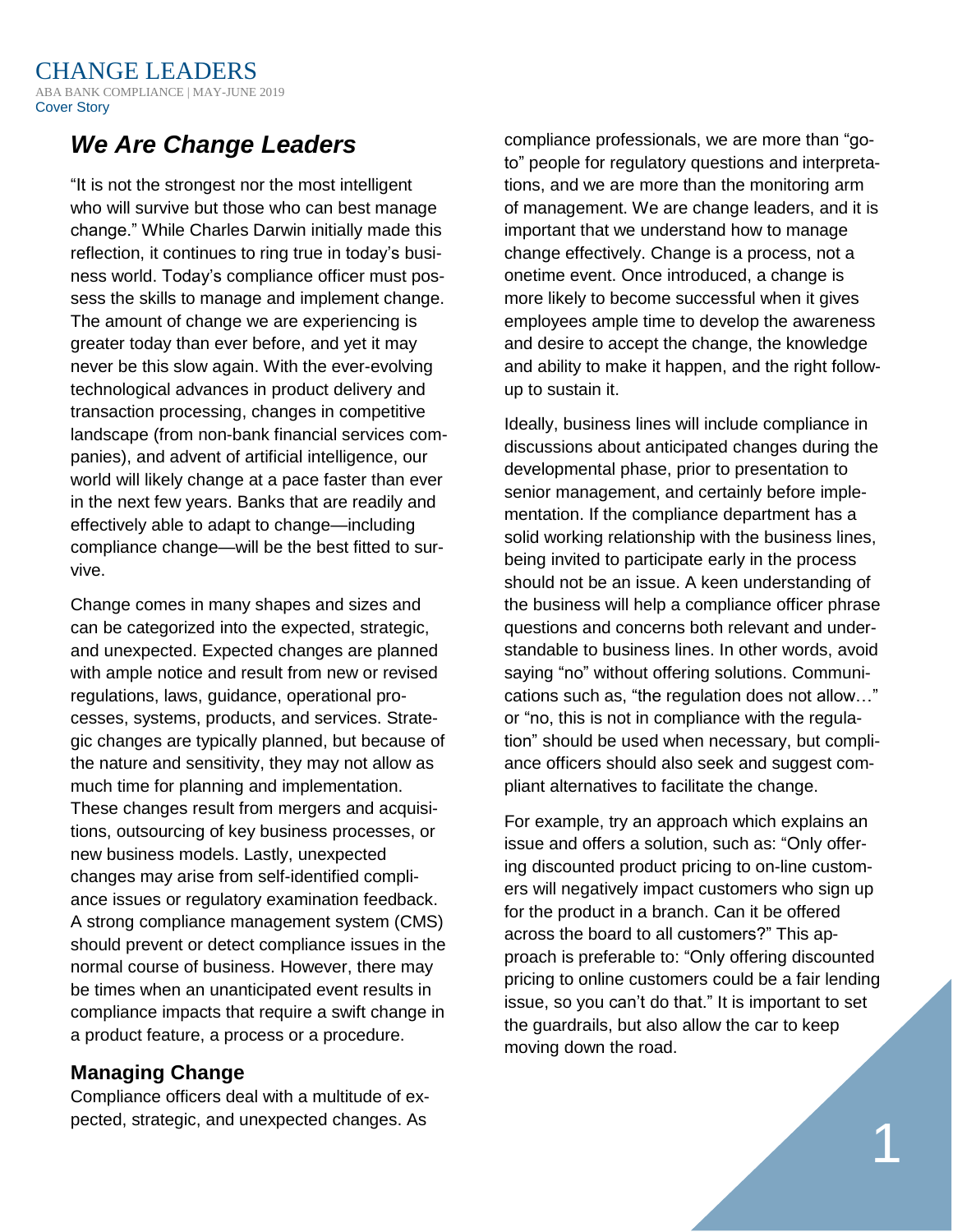Bank management expects changes to be implemented effectively, within budget, and in a compliant manner. Regulators expect a compliance management system to include active senior management and board oversight of change management that includes responding in a timely and satisfactory manner to any change, internal or external, to the bank. Evaluation of change and its impact should be performed across all inter-dependent lines of business and address a broad array of risks. Analysis in advance of the change should consider the:

- Life cycle of the new product or business change;
- Risk that the change may result in potential consumer harm;
- Assessment of new third-party relationships;
- Assessment of related management expertise; and
- Creation of documented procedures for new or revised processes.

In many organizations, the risk management department establishes a committee charged with monitoring, reviewing, and approving business changes and related risks. The committee is typically comprised of representatives from the various risk disciplines including information security, financial intelligence (Bank Secrecy Act/Anti-Money Laundering), credit risk management, operational risk management, legal, and compliance. Internal audit may also participate as a non-voting committee member.

In a small bank where there is not an operational risk function, the head of operations may participate. And where there is not a formal committee for this stated purpose, there could also be a product development and improvement committee that considers the changes that result from new/changed products. Intranets often allow for staff to ask for compliance assistance beyond products, and for a list of changes to rules and

regulations for department managers to consider and manage.

The make-up, details and reporting lines of the committee may differ by bank or bank size, but essentially the committee is responsible for review of the business case, sales, operations and systems impact, addition of new third-party relationships, legal ramifications, and compliance risks. Committee activities should be reported to the appropriate management committee, usually an enterprise risk committee, and ultimately significant changes or high-risk changes should be escalated as needed.

Compliance officers must be prepared to vet changes thoughtfully to ensure organizational success. To do this, a structured program that outlines the compliance considerations for evaluating change will guide the analysis, provide documentation, and articulate the compliance guidance and feedback provided to both bank management, the board, and the regulators, thereby providing effective challenge regarding the change.

Compliance shares the responsibility with other risk functions and business lines for reviewing changes and providing guidance on alignment with the bank's risk appetite, and compliance with applicable regulatory requirements. A formal compliance change management program, including a framework of questions, will help ensure the compliance assessment is thorough and any concerns or risks identified are communicated to appropriate levels of management. Making sure the program is executed properly is imperative. A more senior compliance officer with deep compliance and operations knowledge is best positioned to evaluate compliance risks and business impacts. The individual must be comfortable escalating risks to senior levels of management and responding to challenging questions.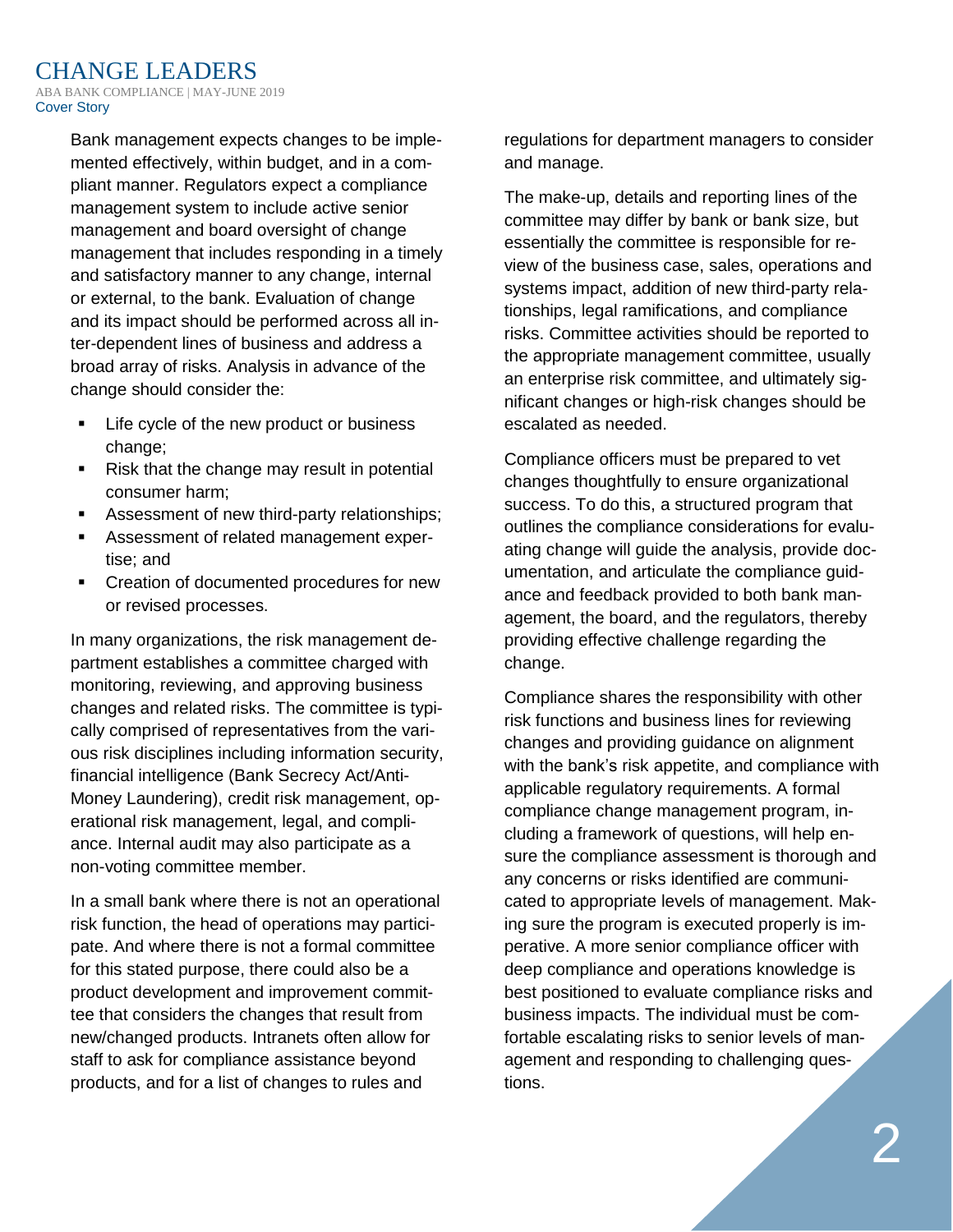> A formal compliance change management framework should:

- Help facilitate effective challenge;
- Assess the impact of the business change;
- Identify the potential compliance risk it may bring to the bank; and
- Provide the documentation needed to support management reporting and regulatory expectations.

And, including the following items should help accomplish this goal.

#### **New or amended rules or regulations**

Responsibility for identifying new rules/regulations, changes to rules/regulations, or review and evaluation of consent orders and regulatory guidance falls on the compliance and/or legal department. Regulatory changes are driven by a mandated regulatory timeline and implementation is ultimately reviewed by the bank's regulators in the examination process. It must be done well. At a minimum, regulatory change management should include the following:

- Monitor regulatory changes through various news feeds, regulatory websites/email subscriptions, or industry publications. Some institutions may also subscribe to governance, risk, and compliance (GRC) software products that offer regulatory change modules that provide updates and summaries. Advances in regulatory technology or "regtech" promise to make the regulatory change process more efficient and transparent.
- Review, understand, summarize, determine, and communicate applicability of the regulatory changes to business lines and functions impacted. Consider starting this review and communication when proposed rules are issued.
- Determine accountability within both the business line and compliance department.
- Ensure all interdependent business lines and operations functions are identified and active

in the change project. If third parties are involved, be sure to include them as well.

*Once introduced, a change is more likely to become successful when it gives employees ample time to develop the awareness and desire to accept the change, the knowledge and ability to make it happen, and the right follow-up to sustain it.*

- Establish a project timeline for implementation that outlines key milestones. Depending on the magnitude of the change, the bank's project management office may also be engaged.
- Assess changes required to policies, procedures, disclosures or agreements, systems, training, marketing materials, compliance monitoring, and internal audit programs.
- **•** Determine appropriate reporting and escalation within the business line and senior management for updates to the regulatory change project.
- Ensure system testing protocols occur, if applicable, prior to roll-out of the change.
- Review and monitor the regulatory change post-implementation to ensure processes are operating as expected.
- Monitor complaints post-implementation to address any negative customer impacts.

## **New products/services, changes to existing products/service, and other business changes**

Managing the implementation of products, services, or business changes is primarily the responsibility of the business line. If the change will introduce a new product or service, or materially modify an existing internal process with direct consumer impact, compliance should be consulted. Compliance will need to assess potential compliance risks including the need to: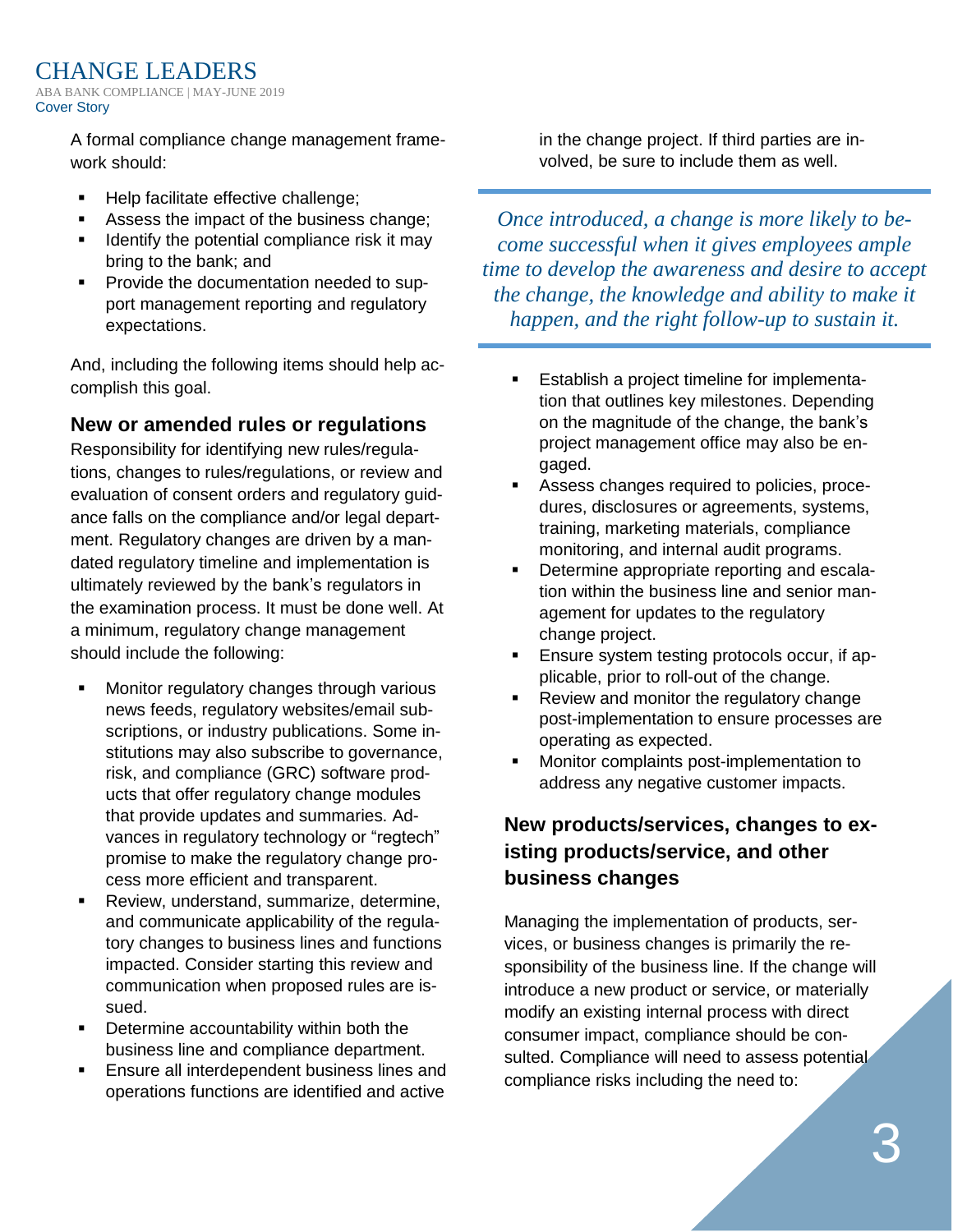- Understand how the change will impact the bank and its customers.
- Obtain a detailed understanding of the change to assess risks related to consumer financial regulations, including Bank Secrecy Act/Anti-Money Laundering, fair lending, and unfair, deceptive, or abusive acts or practices.
- Review recent enforcement actions and regulatory hot buttons to ensure the change does not pose compliance risk to customers and the bank.
- Review product design to ensure the features and benefits of the new product or business change do not pose unintended risks to the consumer or unintended fair lending risk.
- Review the marketing plan for the change and determine whether any segments of the bank's market area are being excluded on a prohibited basis.
- Ensure the sales team understands how to sell the new product or service. Be sure to review sales scripts to ensure fair and responsible presentation of the new product or service, and make sure sales incentives do not potentially lead to undesired behaviors.
- Consider delivery channels (on-line, branch, loan production offices, etc.). Access to the product or service should typically be available across channels and not lead to potential steering risk.
- Ensure the appropriate compliance due diligence and risk assessment has been performed on new third parties. Contracts should include required adherence to consumer financial regulations, compliance training, and the right for the bank to audit the third-party's compliance program.
- Review procedures for closing and onboarding new accounts and ensure the operations function can accommodate the anticipated transaction volumes and understands how to set up new customers. Pay attention to introductory rates and similar features that require special instructions.

*Because compliance officers are change leaders, change management skills are important to continue adding value to the organization and support its compliance performance and strategic objectives and goals.*

- **Ensure customer service and call center per**sonnel are trained and prepared to respond to questions regarding the new product, service, or change.
- Understand system changes required to implement a new product, service, or business change. Ensure necessary user acceptance testing is performed prior to roll-out and system changes do not cause other issues within the system that may impact customers.
- **Ensure proper safeguarding of consumer** non-public personal information (NPPI) is addressed when applicable.
- Identify compliance program changes required to monitor compliance on the new product, service, or change.
- Perform a post-implementation review of any related con summer complaints to assess compliance performance related to the change.
- Highlight compliance issues or lack thereof in compliance reports until the change and revised procedures become ingrained in daily operations.

## **Compliance Evaluation of a Business Change**

The examples on pages 6 and 7 illustrate some of the specific questions that compliance should consider when evaluating bank management's decision to outsource lockbox processing.

#### **Change Management Success Factors**

4 Change is a process, and successful change is dependent on how the change is communicated and implemented. It's helpful to use a framework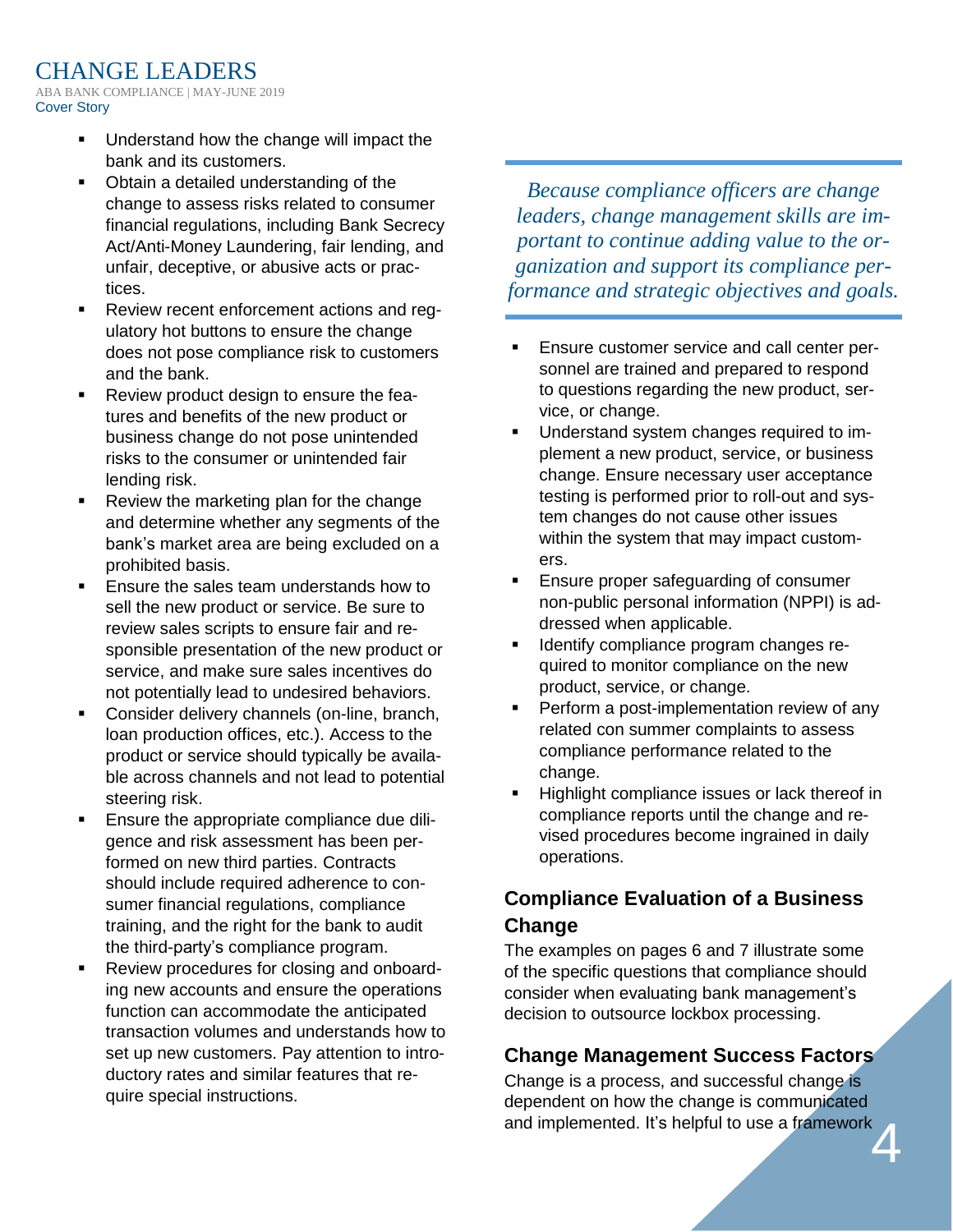to facilitate change since individuals go through the stages of change differently and at their own pace. One framework for managing business change is described by Jeffrey M. Hiatt in AD-KAR, A Model for Change in Business, Government and Our Community. Hiatt uses the acronym ADKAR to describe a goal-oriented change management model that guides individual and organizational change. ADKAR is an acronym that represents the five tangible and concrete outcomes that people need to achieve for lasting change: *awareness, desire, knowledge, ability and reinforcement*. By outlining the goals and outcomes of successful change, the ADKAR Model is an effective tool for planning change management activities, equipping your leaders facilitating change, and supporting your employees throughout the change.

Hiatt notes that the secret to successful change is rooted in facilitating change at an individual level first. Hiatt states that by engaging individuals at all stages of the change process, each individual develops a sense of ownership for implementing and sustaining business improvement initiatives. In turn, the likelihood that organizations reap the benefits of organizational change increases.

Starting with a clear, supportive tone from the top is not only desirable but is necessary for successful change. The amount, type, and timing of management communications will depend on the audience and the magnitude of the change. Keep in mind that even small changes may require substantial change management efforts. Once those impacted by the change understand and accept

the it, they must know how to change and have the skills to make the change happen. Thus, onthe-job supervision and monitoring of performance will reinforce the change until the new procedures become ingrained in daily operations.

Tailoring "change" training to job responsibilities is always an effective approach since it is natural for individuals to want to know how change impacts them.

Clearly documented policies and procedures supporting the training and implementation of change is especially important in mitigating any potential compliance risks that may result from improper execution. Monitoring of performance and consumer complaints during the transition period and immediately after, will confirm whether implementation was successful or if processes or procedures need to be revised and re-implemented.

One thing we all know for sure is that nothing remains constant except change itself. As the business of financial services and banking changes, regulations will change, business processes will change. Most learning and development functions provide change management training. If training is not provided internally, outside training providers could be a worthwhile investment for the compliance department. Because compliance officers are change leaders, change management skills are important to continue adding value to the organization and support its compliance performance and strategic objectives and goals. ■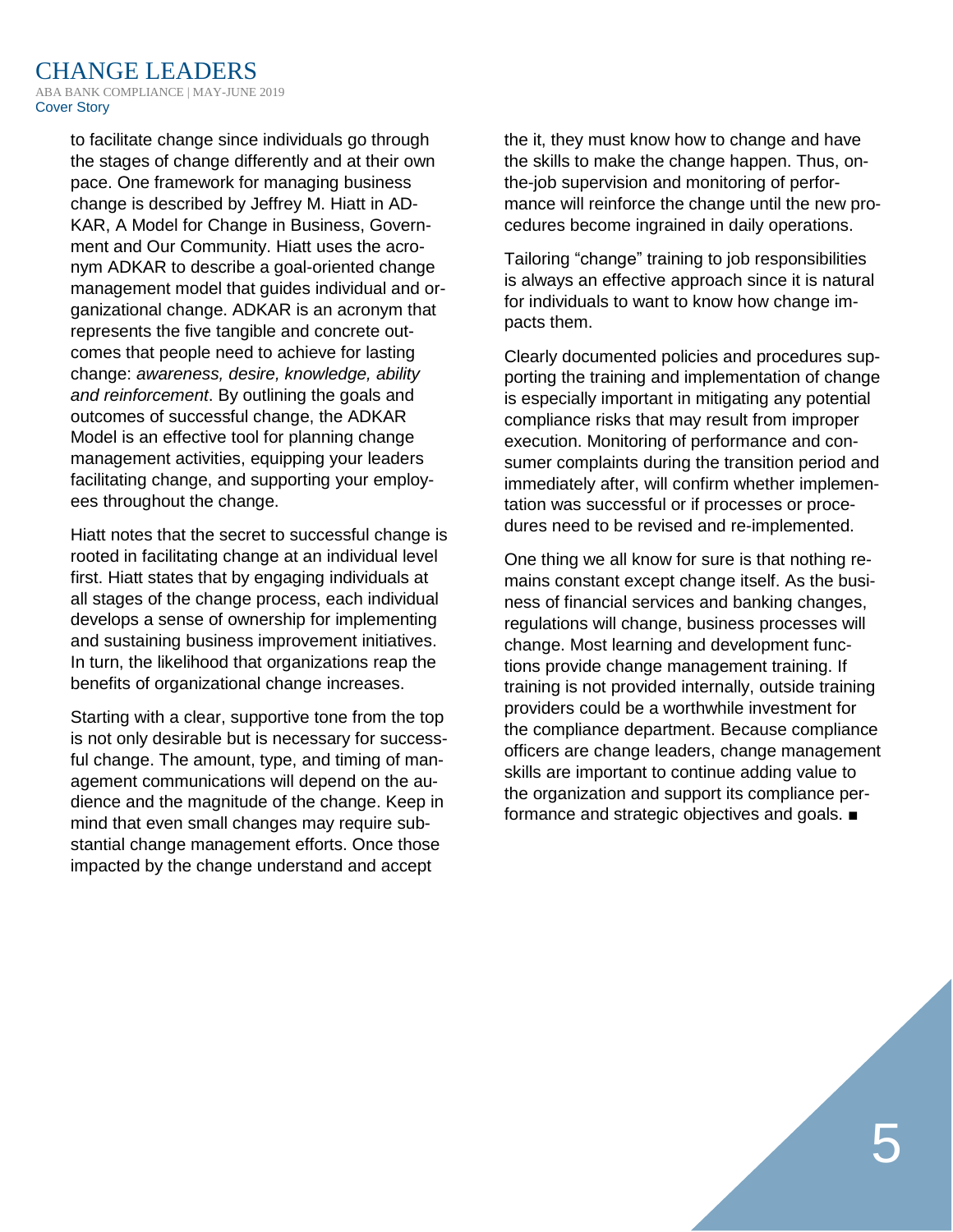## CHANGE LEADERS

ABA BANK COMPLIANCE | MAY-JUNE 2019 Cover Story

| <b>COMPLIANCE</b><br><b>CONSIDERATIONS</b> | <b>QUESTIONS</b>                                                                                                                                                                                                                                                                                                                                                                                                                                                                                                                                                                                                            |
|--------------------------------------------|-----------------------------------------------------------------------------------------------------------------------------------------------------------------------------------------------------------------------------------------------------------------------------------------------------------------------------------------------------------------------------------------------------------------------------------------------------------------------------------------------------------------------------------------------------------------------------------------------------------------------------|
| Description of Change                      | The bank directs customers to send loan payments and other correspondence to a<br>P.O. Box. A commercial customer may also set up a lockbox with the bank to receive<br>its customers' payments. The bank processes these payments and deposits them to<br>the customers' accounts. The bank develops a business case to outsource its lockbox<br>processing operation to a third party.                                                                                                                                                                                                                                    |
| <b>Business Case</b>                       | What prompted the change?<br>٠<br>Did compliance requirements play a role?<br>$\blacksquare$<br>What products are impacted by the change?<br>$\blacksquare$<br>Will both consumers and commercial customers be impacted?<br>$\blacksquare$<br>What is the proposed timing of the change?<br>٠                                                                                                                                                                                                                                                                                                                               |
| Design                                     | What, if anything, will the third party do differently than the bank did?<br>When and how will customers be notified of the change?                                                                                                                                                                                                                                                                                                                                                                                                                                                                                         |
| <b>Regulatory Compli-</b><br>ance          | How will the vendor ensure the bank's retail payments are processed as of the date<br>٠<br>received for consumer transactions? (Regulation Z)<br>How is date of receipt tracked?<br>п<br>If payments are posted on a date other than the day they are received, does the<br>vendor back date the payment to the date of receipt (Regulation Z)?<br>How will the vendor ensure customer correspondence and other information is han-<br>dled in accordance with privacy requirements including the Gramm Leach Bliley Act<br>and the Health Insurance Portability and Accountability Act (for health care custom-<br>$ers$ ? |
| <b>Enforcement Actions</b>                 | Have there been any enforcement actions related to lockbox processing or similar<br>services?                                                                                                                                                                                                                                                                                                                                                                                                                                                                                                                               |
| Operations                                 | Is there enough lead time for required notification to consumer customers of the<br>bank and to customers of the bank's commercial lockbox customers?<br>Have operations personnel been educated on the change and trained on how to<br>٠<br>handle customer questions regarding the change?<br>What is the process for handling payments or correspondence that comes to the<br>٠<br>bank after implementation date? These must be processed timely and in compli-<br>ance with Regulation Z.                                                                                                                              |
| Marketing                                  | Are marketing materials offering the service compliant with applicable regulations<br>and free from unfair, deceptive, or abusive acts or practices?                                                                                                                                                                                                                                                                                                                                                                                                                                                                        |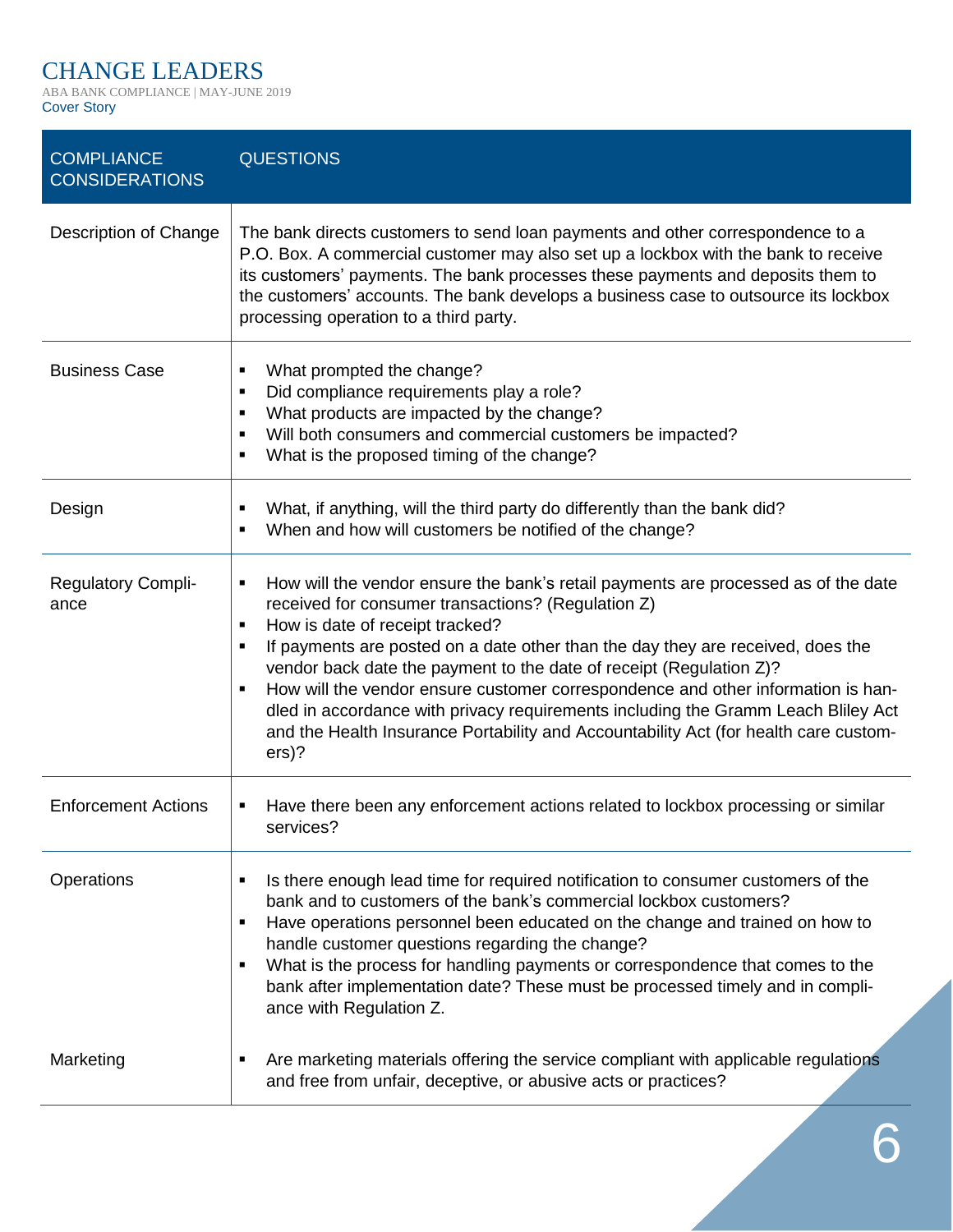## CHANGE LEADERS

ABA BANK COMPLIANCE | MAY-JUNE 2019 Cover Story

| <b>COMPLIANCE</b><br><b>CONSIDERATIONS</b> | <b>QUESTIONS</b>                                                                                                                                                                                                                                                                                                                                                                                                                                                                                                                                                                                                                                                                                                                                                                                                                                                                                                |
|--------------------------------------------|-----------------------------------------------------------------------------------------------------------------------------------------------------------------------------------------------------------------------------------------------------------------------------------------------------------------------------------------------------------------------------------------------------------------------------------------------------------------------------------------------------------------------------------------------------------------------------------------------------------------------------------------------------------------------------------------------------------------------------------------------------------------------------------------------------------------------------------------------------------------------------------------------------------------|
| <b>Third-party Vendor</b>                  | Has due diligence been performed on the vendor including its knowledge and ability<br>٠<br>to comply with all relevant consumer financial regulations?<br>Have procedures been obtained from the vendor detailing the process and the com-<br>$\blacksquare$<br>pliance requirements?<br>Has an on-site visit been conducted to observe the operation?<br>$\blacksquare$<br>Is the vendor prepared to handle anticipated transaction volumes?<br>п<br>How will delays in payment posting, if they occur, be handled?<br>$\blacksquare$<br>Does the vendor have an adequate business continuity plan in place?<br>$\blacksquare$<br>Are appropriate remediation actions address in the contract should the third party<br>$\blacksquare$<br>fail to meet terms outlined in the service level agreement?<br>What happens if the vendor contract is suddenly terminated?<br>Are alternate vendors identified?<br>٠ |
| <b>Sales</b>                               | Are there any compliance concerns regarding sales scripts that address new prod-<br>٠<br>uct features and benefits?<br>Is sales training, including compliance, planned prior to roll-out?                                                                                                                                                                                                                                                                                                                                                                                                                                                                                                                                                                                                                                                                                                                      |
| <b>Systems &amp; Testing</b>               | What systems adjustments will be required to facilitate the vendor's posting of pay-<br>ments?<br>Has system testing been performed to verify modifications are operating properly<br>$\blacksquare$<br>and do not cause unintended compliance errors?                                                                                                                                                                                                                                                                                                                                                                                                                                                                                                                                                                                                                                                          |
| Post-Implementation                        | What monitoring has management put in place to ensure the vendor is performing<br>٠<br>according to agreed-upon service-level agreements? And are payments being ap-<br>plied as expected in compliance with regulatory requirements?<br>What compliance performance monitoring and reporting has the project team devel-<br>oped to identify issues that arise post-implementation?<br>How and when will issues be escalated to senior management?<br>٠                                                                                                                                                                                                                                                                                                                                                                                                                                                        |

7